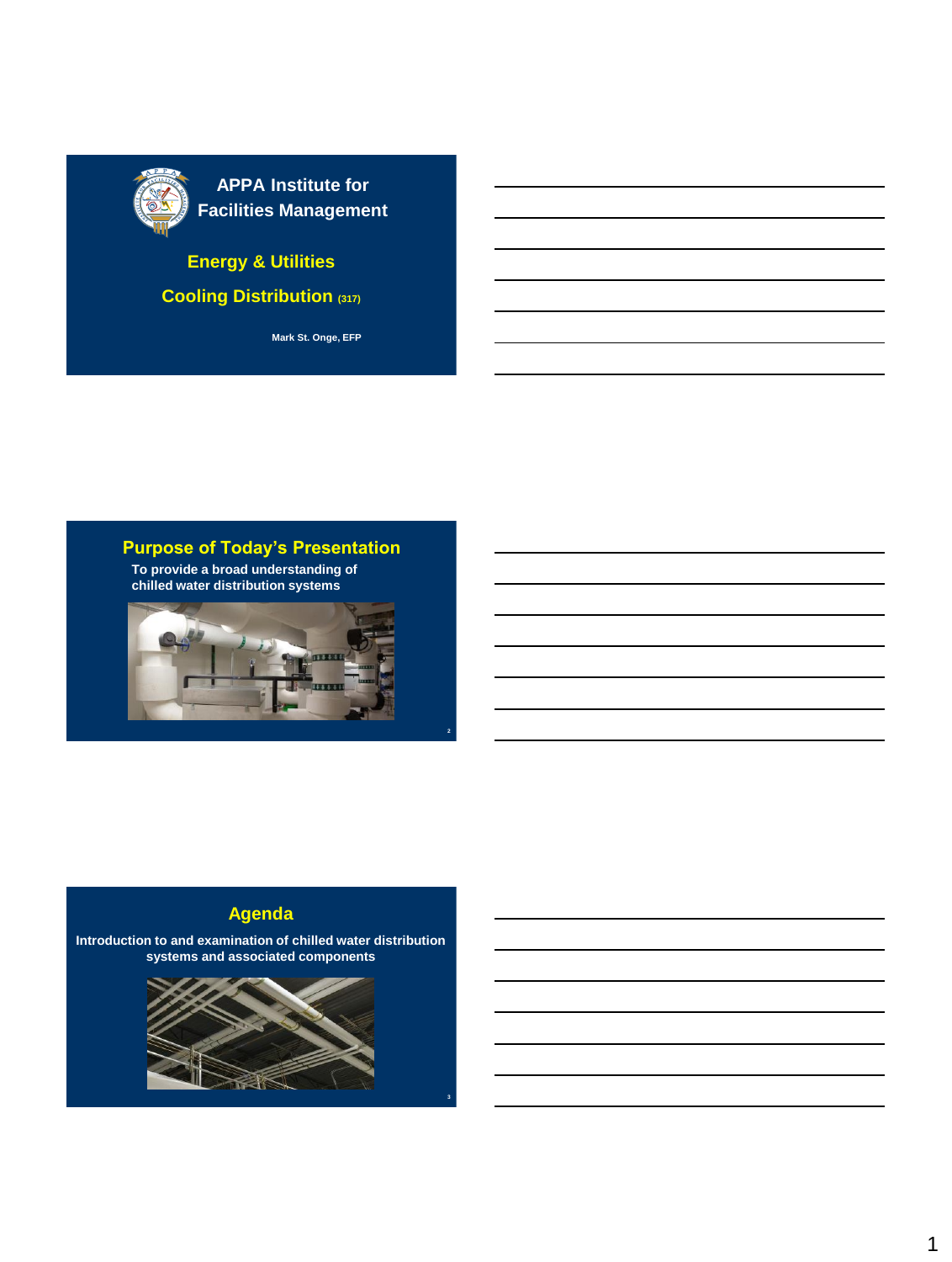

| <u> 1989 - Johann Stoff, amerikansk politiker (* 1908)</u>                                                            |  |  |  |
|-----------------------------------------------------------------------------------------------------------------------|--|--|--|
| <u> 1989 - Andrea Andrew Maria (h. 1989).</u><br>1905 - Andrew Maria (h. 1906).                                       |  |  |  |
|                                                                                                                       |  |  |  |
| <u> 1989 - Johann Stoff, amerikansk politiker (d. 1989)</u>                                                           |  |  |  |
| <u> 1989 - Jan Samuel Barbara, margaret e a seu a componente de la componentación de la componentación de la comp</u> |  |  |  |
|                                                                                                                       |  |  |  |
|                                                                                                                       |  |  |  |

#### **Chilled Water Distribution System**

**5**

**6**

#### **Components**

- **Pumps**
- **Pipes**
- **Expansion Tanks**
- **Heat Exchangers**
- **Controls**
- **Metering**

#### **Chilled Water Distribution System**

#### **Designs**

- **Primary Loop**
- **Secondary Loop**
- **Tertiary Loop**
- **Two Pipe / Four Pipe Systems**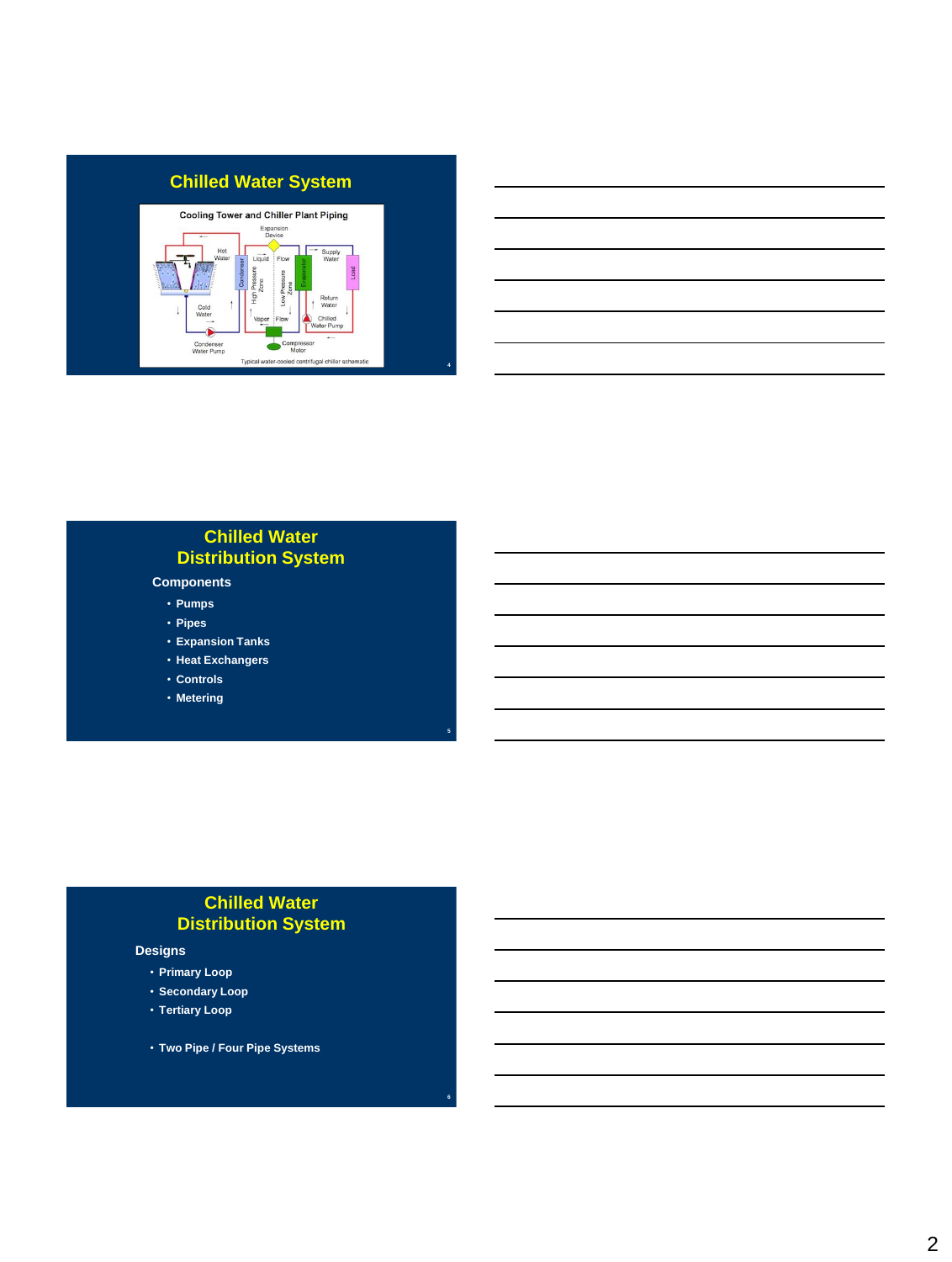









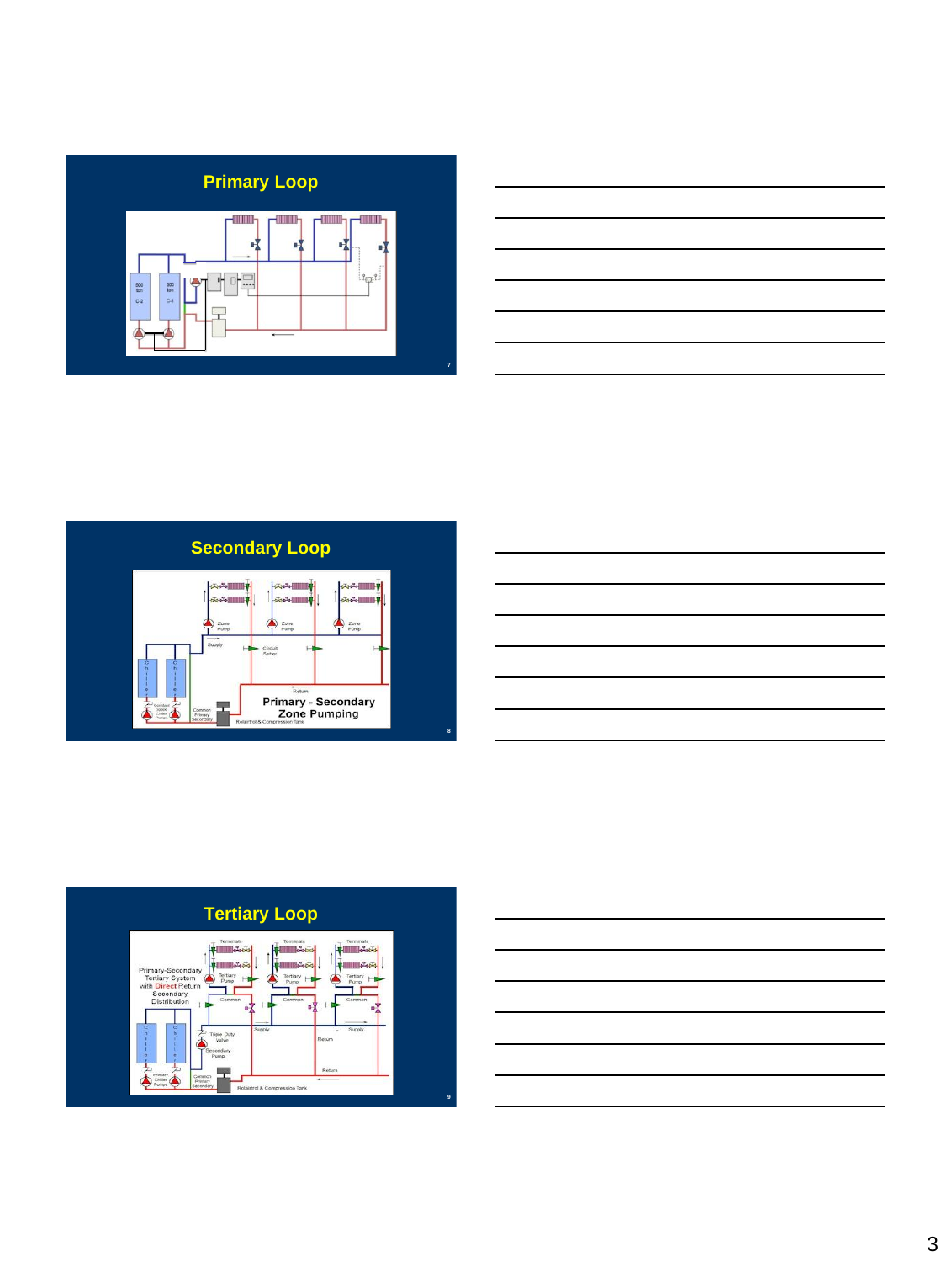#### **Plant Configuration**

**Why Primary / Secondary / Tertiary Pumping?**

**Save Pumps, Save Dollars, Save Energy Go To: Variable Flow Direct Primary**

**10**

#### **Two Pipe & Four Pipe Systems**



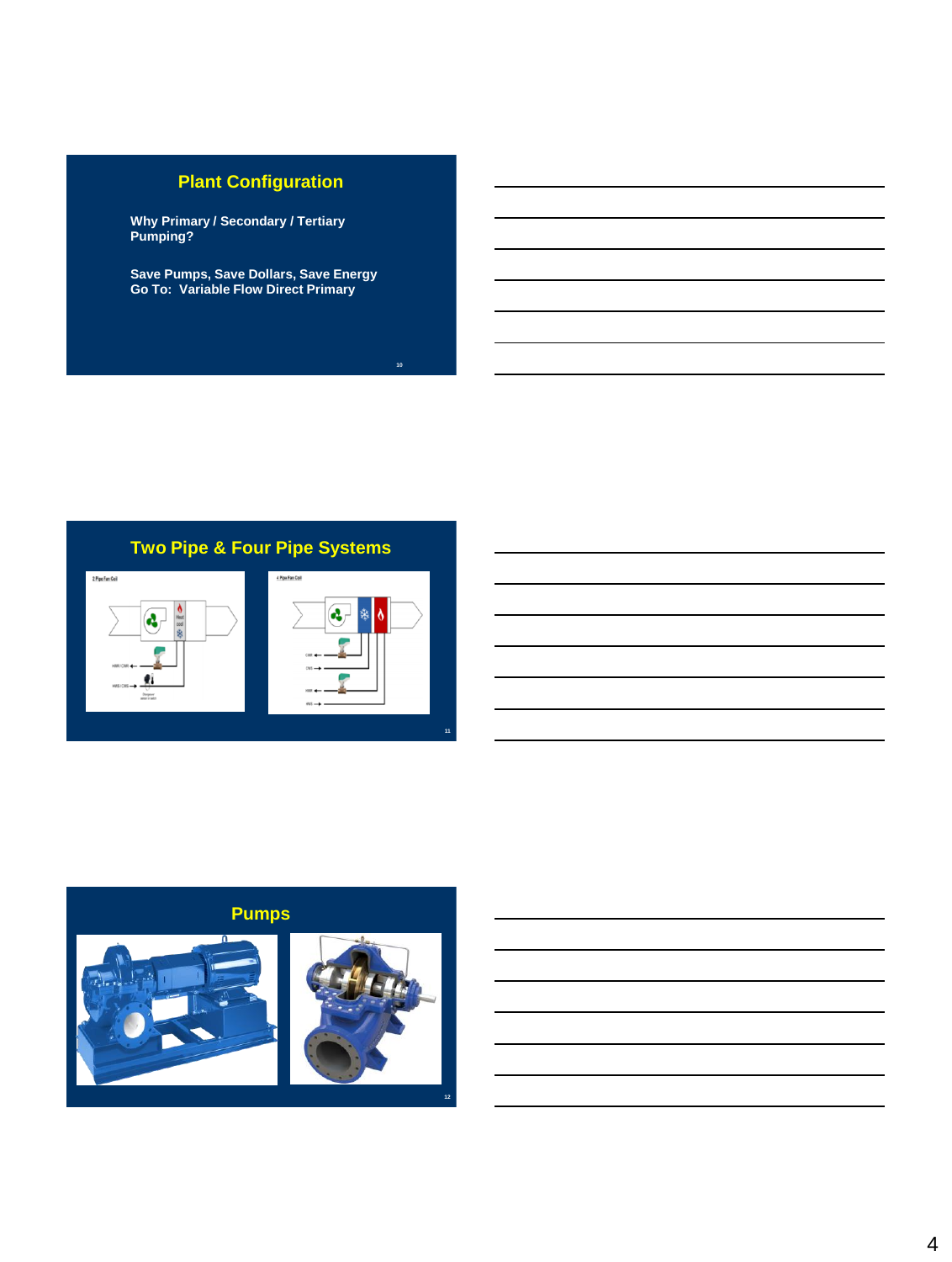#### **Pump Performance**







## **Piping System Flexible Connectors** valit.

**15**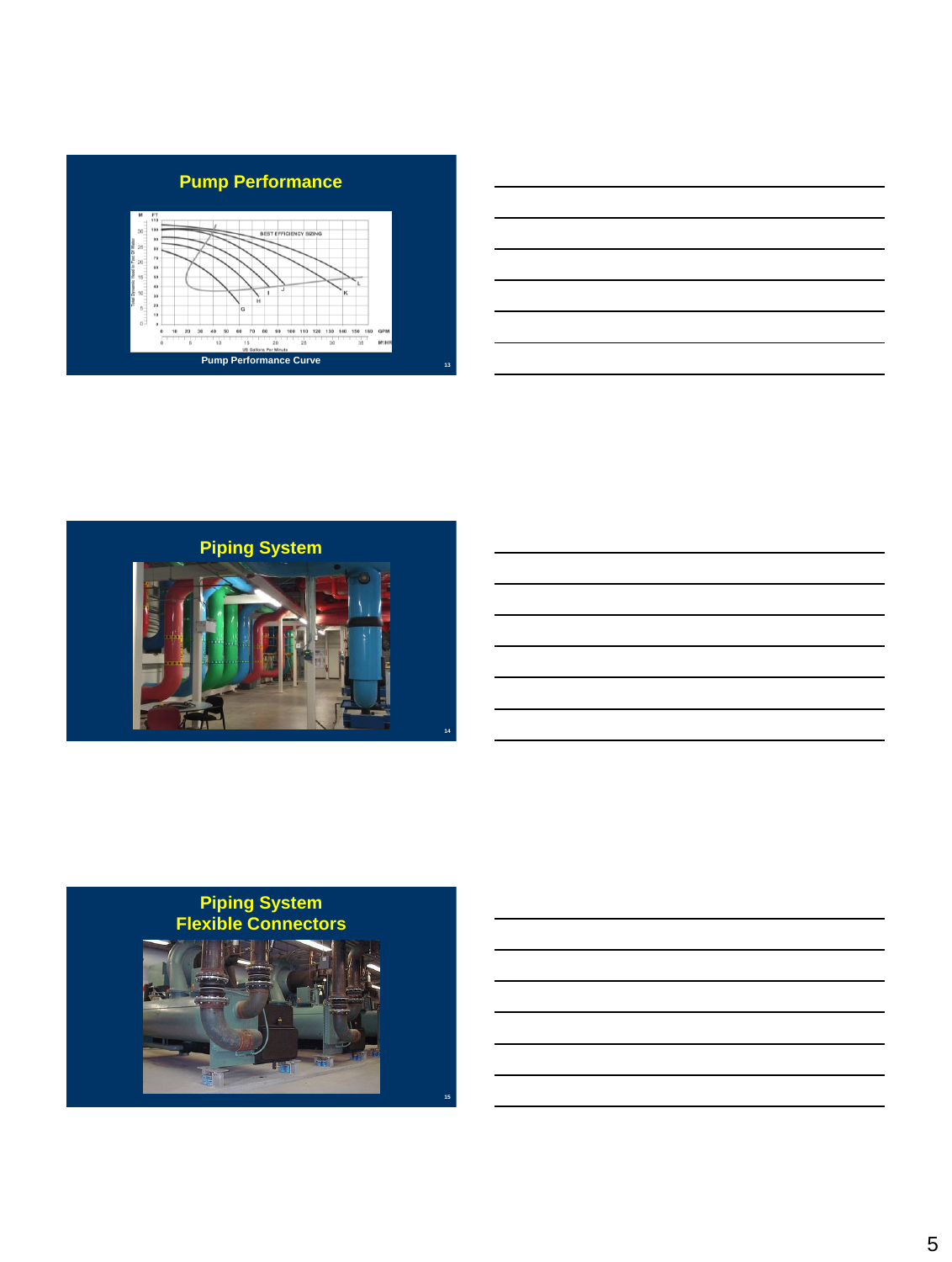#### **Cross Connections**





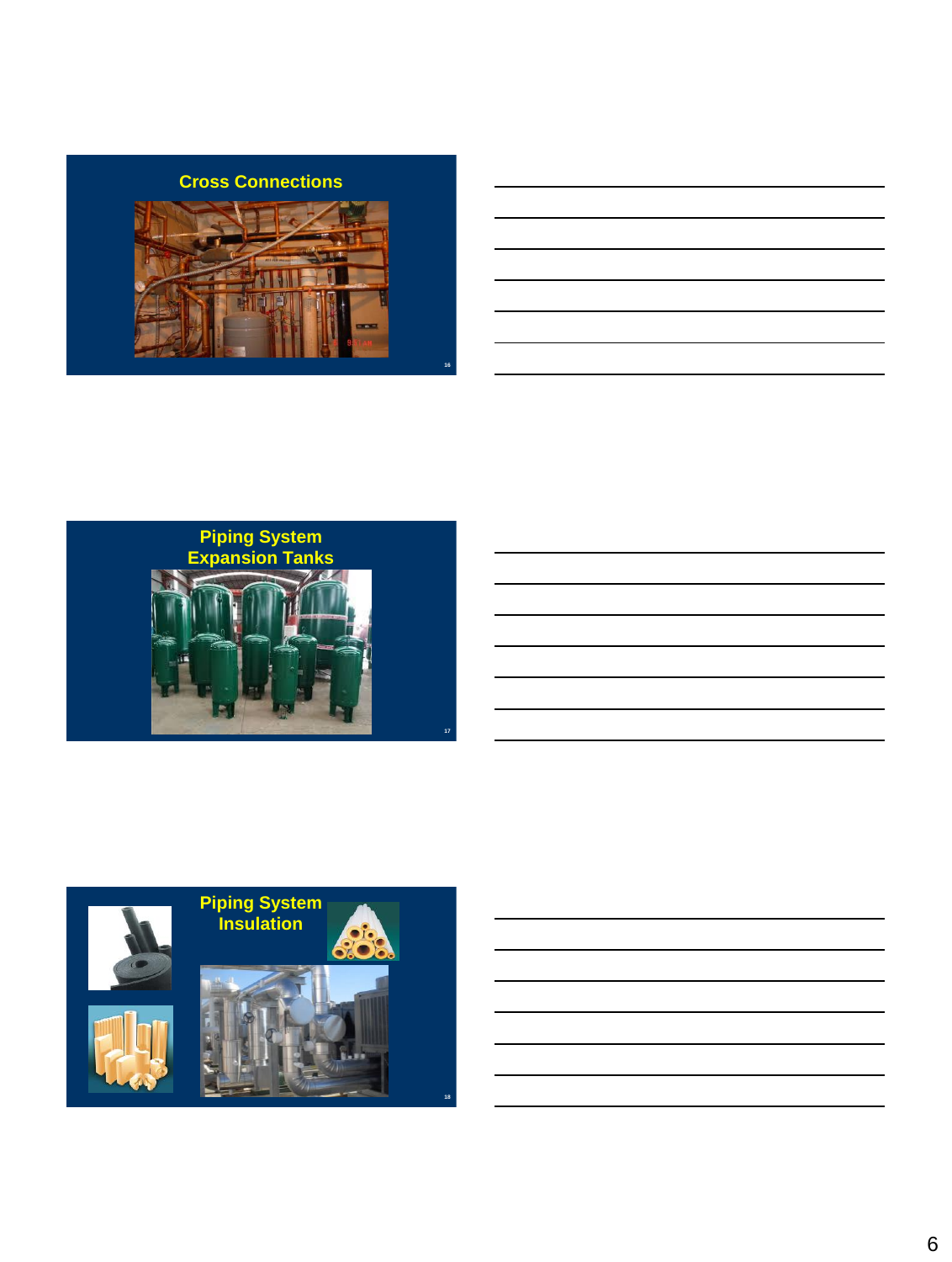





#### **By-Pass (chemical) Feeder**



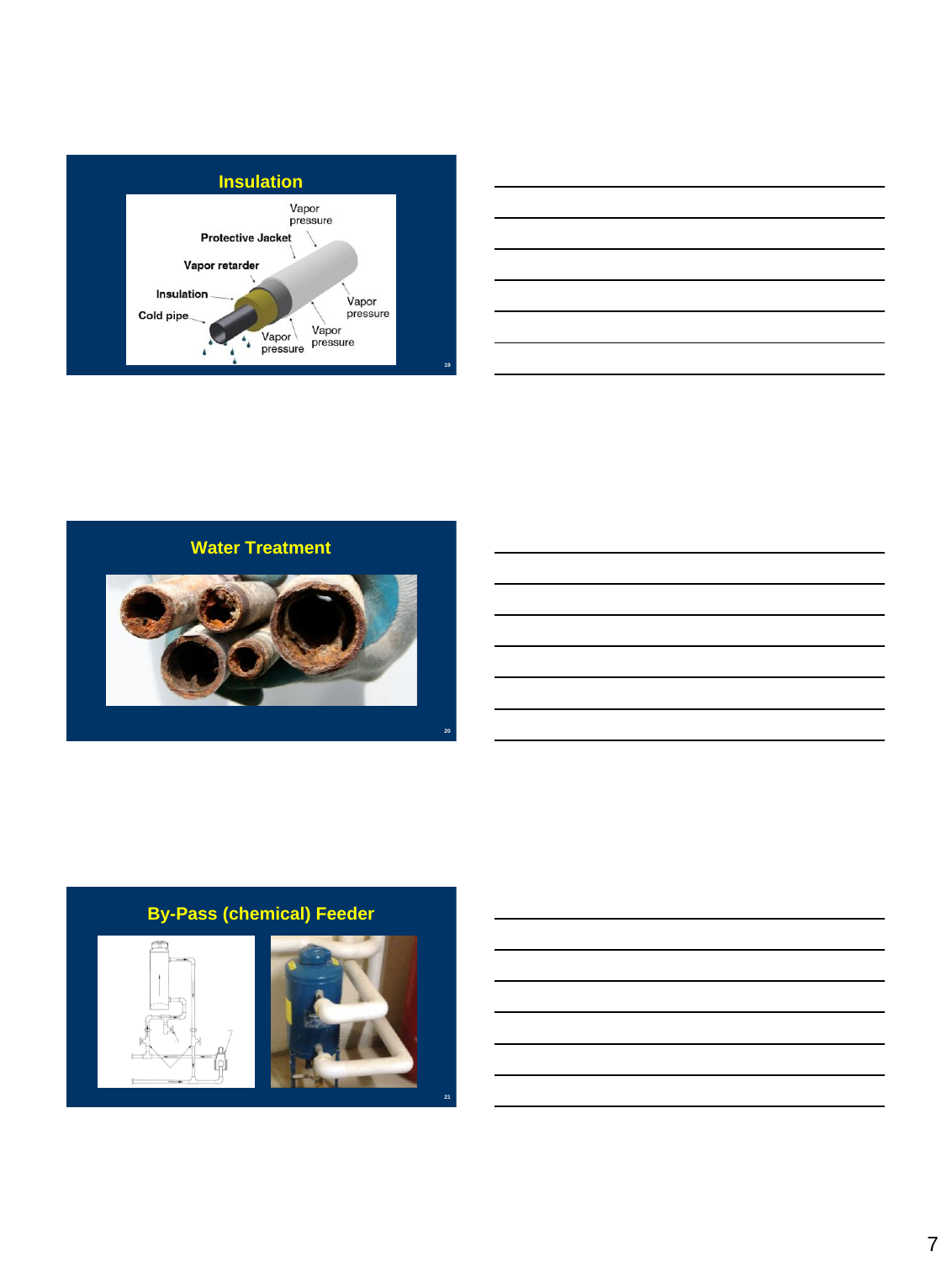#### **Terminal Units**



#### **Terminal Units**





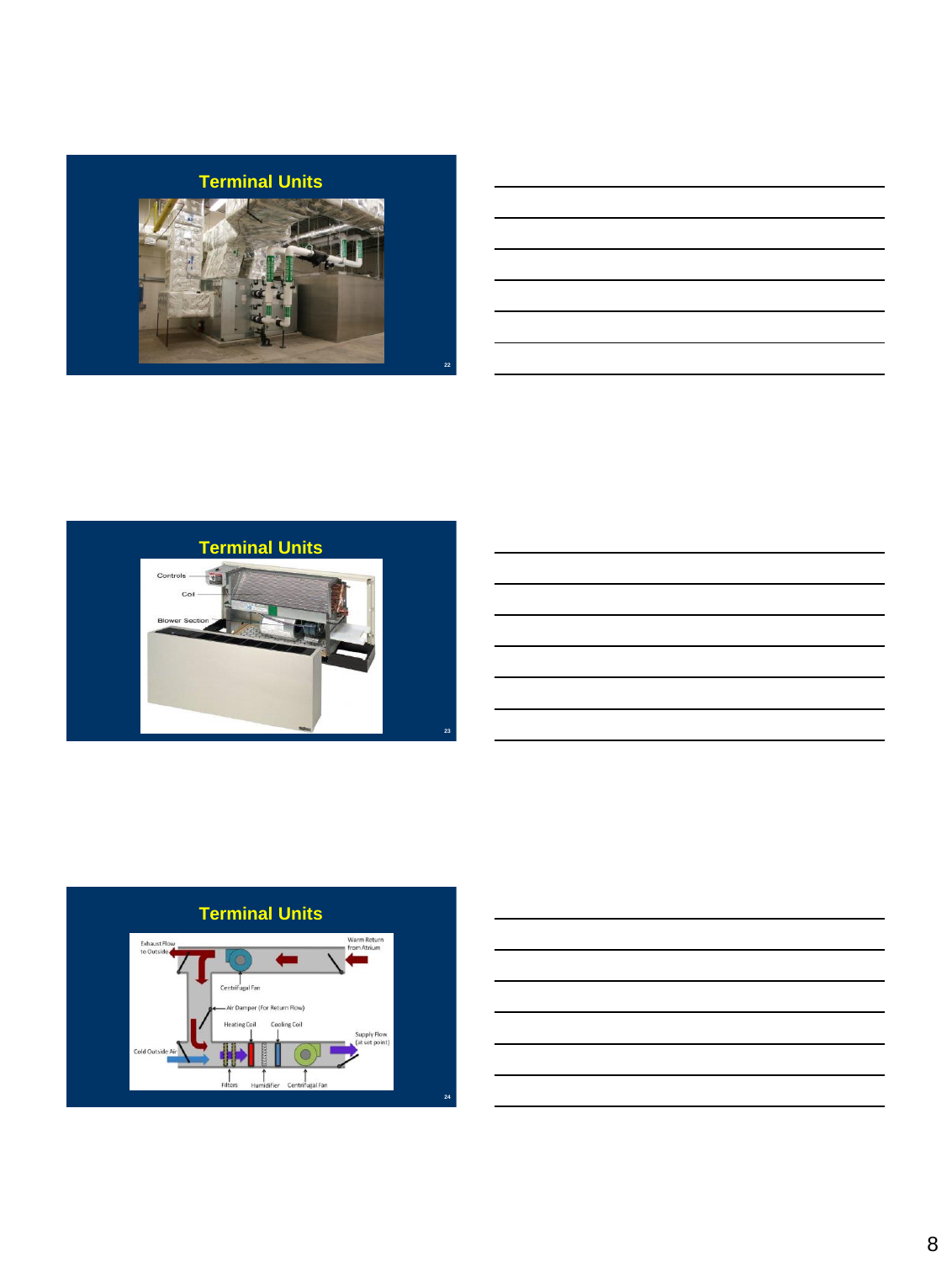

# the control of the control of the control of the control of the control of the control of





 $\Box$ 

**27**

#### **Terminal Unit Controls**

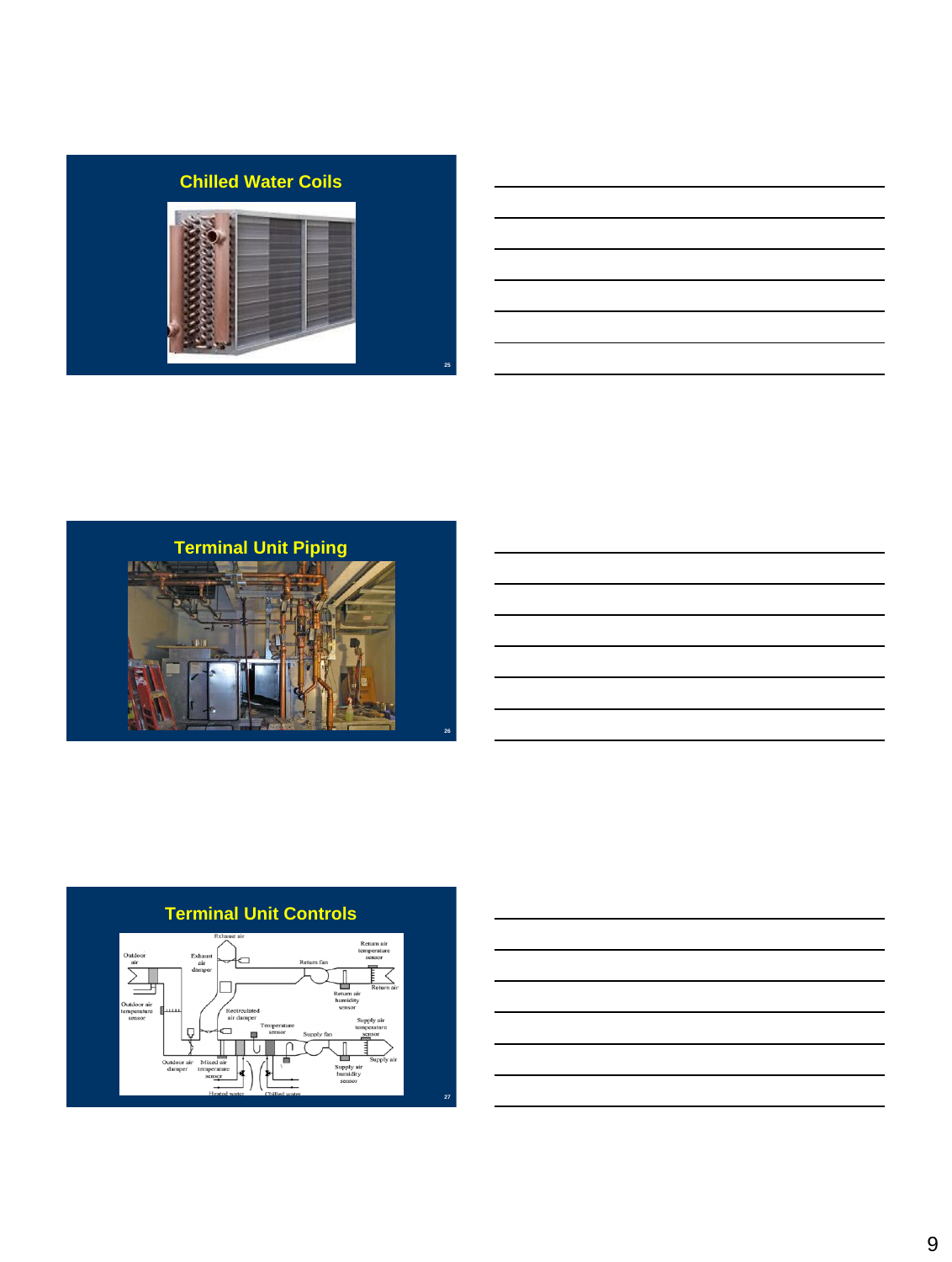







**29**

**Water-side filtration**

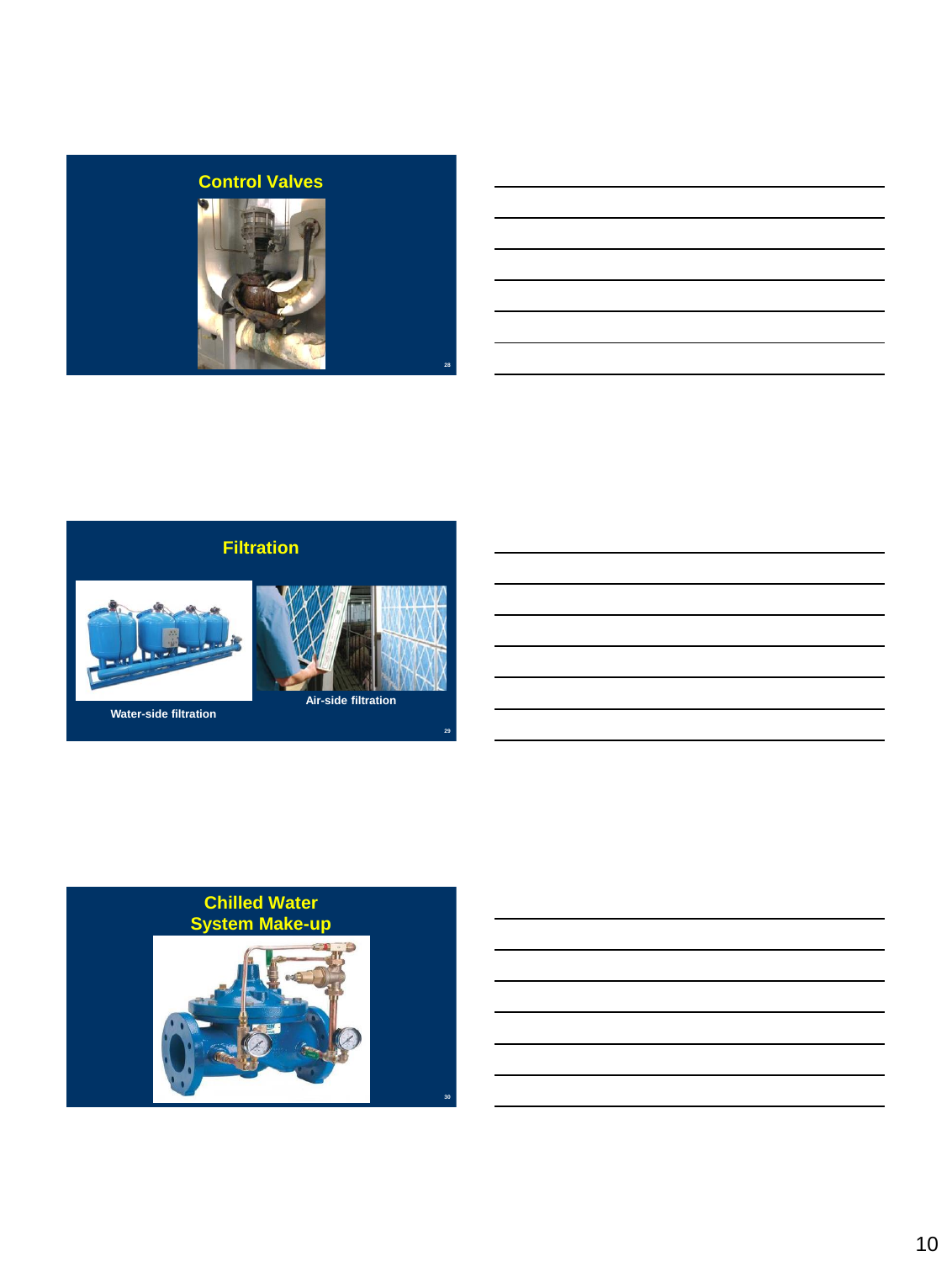

|                                                                                                                     | the control of the control of the control of the control of the control of the control of the control of the control of the control of the control of the control of the control of the control of the control of the control |  |  |
|---------------------------------------------------------------------------------------------------------------------|-------------------------------------------------------------------------------------------------------------------------------------------------------------------------------------------------------------------------------|--|--|
|                                                                                                                     |                                                                                                                                                                                                                               |  |  |
|                                                                                                                     | <u> 1989 - Jan Samuel Barbara, margaret eta biztanleria (h. 1989).</u>                                                                                                                                                        |  |  |
|                                                                                                                     | the contract of the contract of the contract of the contract of the contract of                                                                                                                                               |  |  |
|                                                                                                                     |                                                                                                                                                                                                                               |  |  |
|                                                                                                                     |                                                                                                                                                                                                                               |  |  |
| and the contract of the contract of the contract of the contract of the contract of the contract of the contract of |                                                                                                                                                                                                                               |  |  |
|                                                                                                                     |                                                                                                                                                                                                                               |  |  |

#### **Building Performance**

**32**

- **Delta T**
- **Coils**
- **Valves**



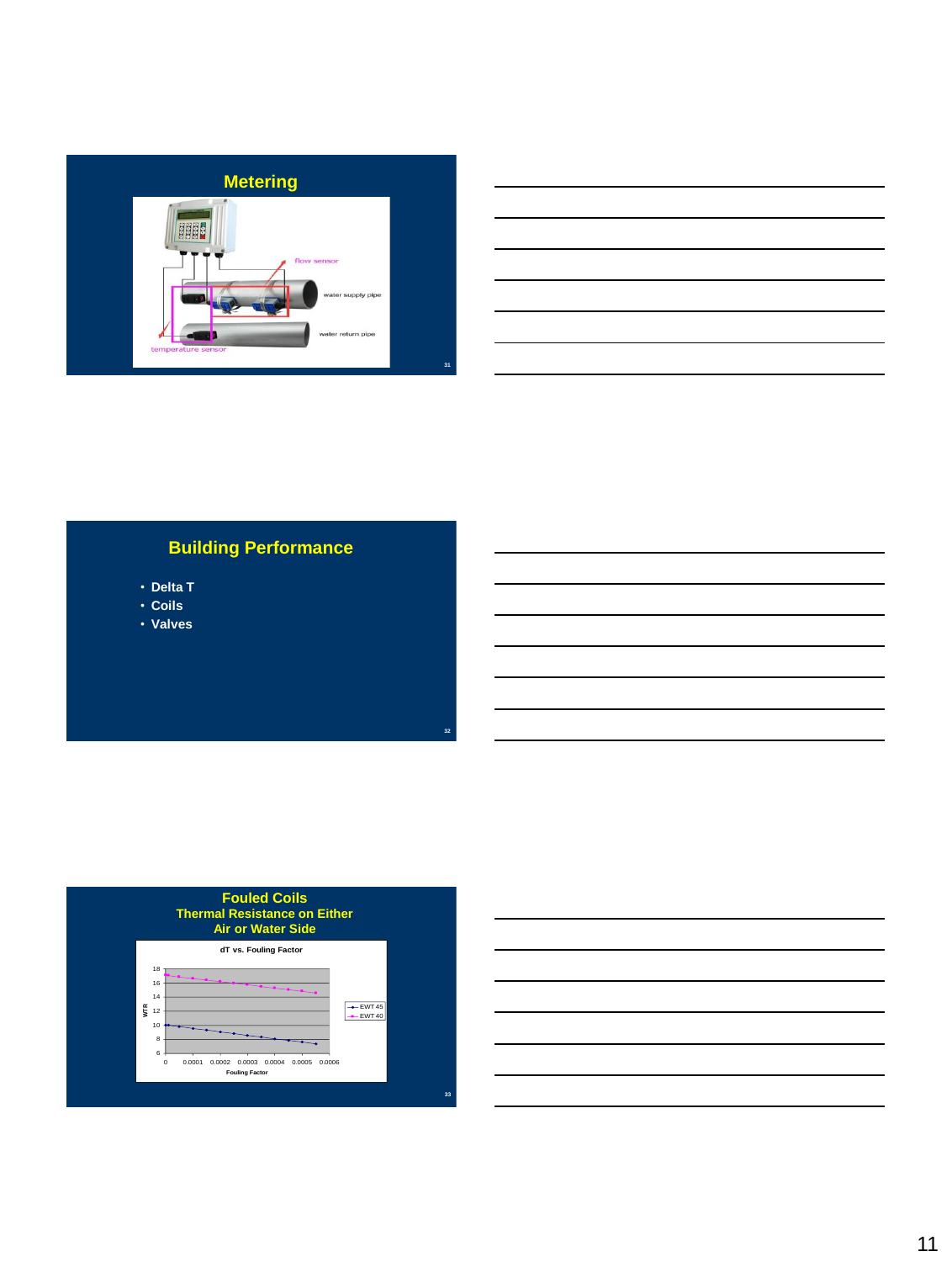#### **How to Maintain High** DT

- **Eliminate Mixing and Uncontrolled Loads**
- **Maintain Design Deck Set Point**
- **Solve Airside Problems on the Airside**
- **Clean Coils**
- **Minimize Plant DP**
- **Locate and Eliminate Poorest Performers**



#### **Questions / Comments**

**Evaluation Forms**

**Mark St. Onge mstonge@.arizona.edu** **34**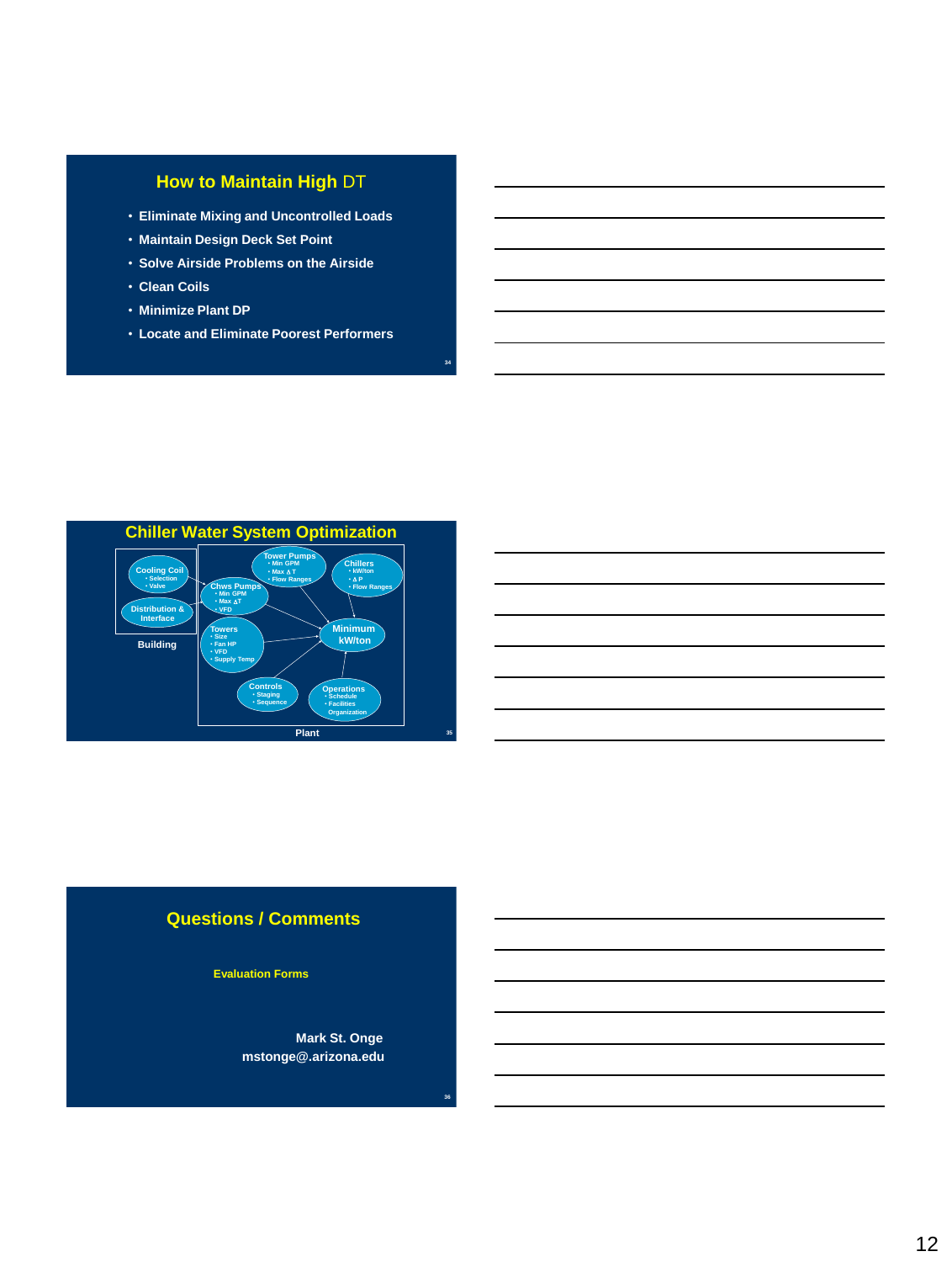Credit(s) earned on completion of this course will be reported to American Institute of Architects (AIA) Continuing Education Session (CES) for AIA members.

Certificates of Completion for both AIA members and non‐AIA members are available upon request.

This course is registered with AIA CES for continuing professional education. As such, it does not include content that may be deemed or construed to be an approval or endorsement by the AIA of any material of construction or any method or manner of handling, using, distributing, or dealing in any material or product.

Questions related to specific materials, methods, and services will be addressed at the conclusion of this presentation.



### Course Description

In a district cooling system, the cooling medium, chilled water, is produced in a central utility plant and distributed to campus buildings. The central utility plants use various pumping equipment to accomplish this task. The piping used for transfer of this chilled water to the buildings and back to the utility plant is typically underground, either in a utility tunnel or directly buried in ground. Being a closed loop, it is important to minimize losses due to leaks or improper taps into the system. Ensuring good heat rejection (through proper delta T) is important for the efficiency of the operation. This course will explore the various components that entail the cooling distribution system and the challenges that go along with operations of these equipment.